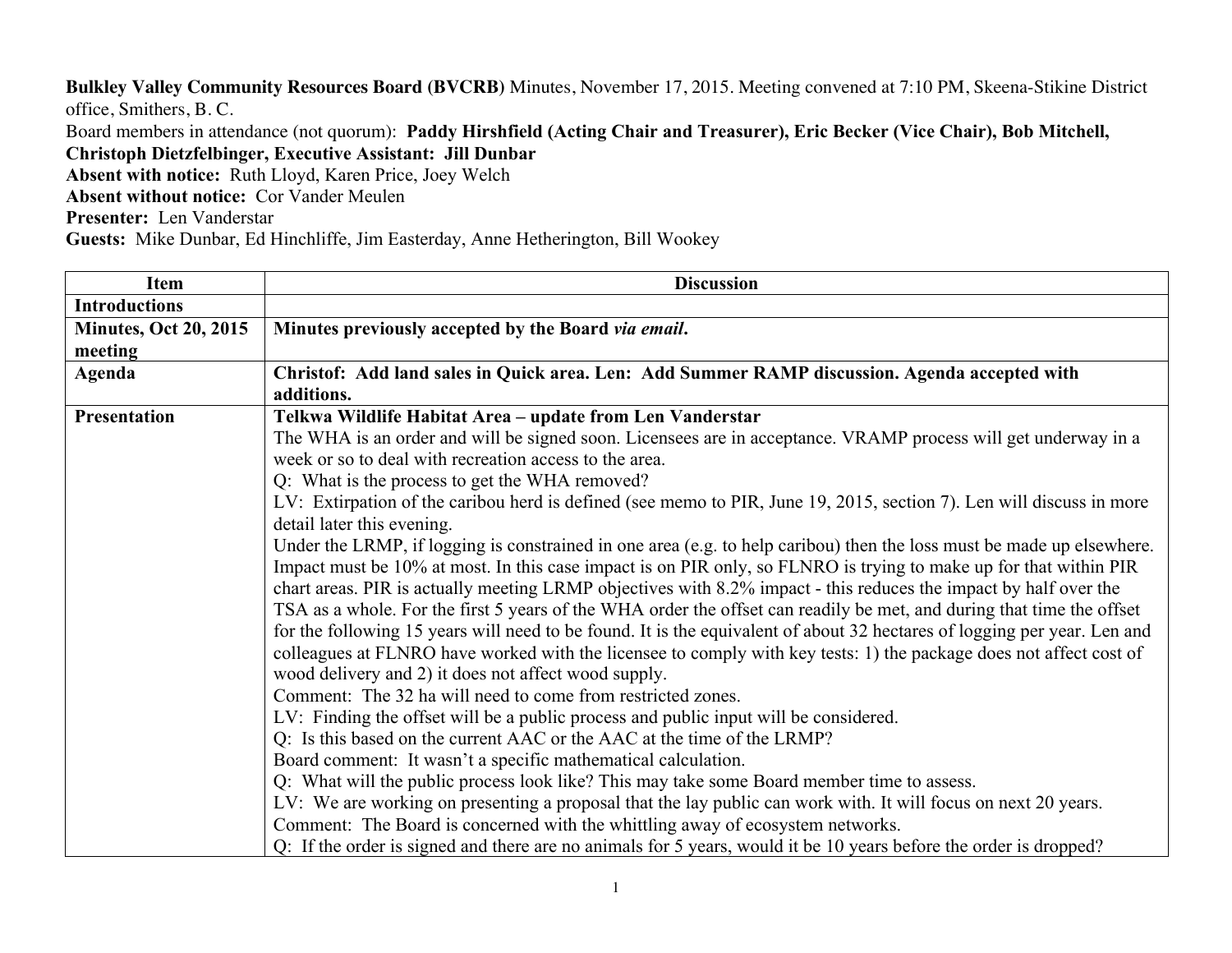| <b>Item</b>                  | <b>Discussion</b>                                                                                                                                     |
|------------------------------|-------------------------------------------------------------------------------------------------------------------------------------------------------|
|                              | LV: No, there will be annual surveys so it could be less than 10 years. There will be full assessment every 5 years.                                  |
|                              | Q: If the definition of extirpation is not signed into law, could the definition be changed over time? There is no                                    |
|                              | guarantee that after 20 years of not finding caribou the order will be removed.                                                                       |
|                              | LV: It is not necessary to legalize it. It is a measure of success or failure. It is the benchmark that we are presenting to                          |
|                              | the public.                                                                                                                                           |
|                              | Comment: For WHA's in general there is a process for removal.                                                                                         |
|                              | Q: Is it common for any order to state how it would be removed? Is a statutory decision required to remove an order?                                  |
|                              | That would provide some assurance.                                                                                                                    |
|                              | LV: No. The DDM gets a package of documents, which contains all concerns raised.                                                                      |
|                              | Comment: (Board member) am in favour of the WHA but not confidant that it would be removed. There would be                                            |
|                              | inertia around removing it.                                                                                                                           |
|                              | LV: Just as with the adherence to the LRMP over the years, which is also not written into law, we must keep this<br>transparent and trust each other. |
|                              | Q: Where is the logging impact located on the ground?                                                                                                 |
|                              | LV: The order locks up most of the ESSF, about $\frac{1}{2}$ million m <sup>3</sup> in the Bulkley.                                                   |
|                              | Q: If new wood is found in inventory or grown via intensive silviculture would it go to the offset?                                                   |
|                              | LV: No, it would be part of the overall timber supply for the TSA, but clarification is needed. This package is based                                 |
|                              | on the latest timber supply review.                                                                                                                   |
| <b>New business</b>          | <b>Land sales in Quick area</b>                                                                                                                       |
|                              | Board: Why is this parcel, which is within a Landscape Corridor, up for sale? It is important wildlife habitat and sale                               |
|                              | has been denied in the past.                                                                                                                          |
|                              | Discussion: Sale has been put on hold while Lands looks at it. Paddy will report back to the BVCRB.                                                   |
|                              |                                                                                                                                                       |
|                              | <b>VRAMP</b> process                                                                                                                                  |
|                              | The process to address recreation access in the Telkwas will begin next week, with the VRAMP group and a                                              |
|                              | professional facilitator.                                                                                                                             |
|                              | <b>Summer RAMP</b>                                                                                                                                    |
|                              | Len Vanderstar will attend the December meeting to discuss this.                                                                                      |
| <b>Action items from Oct</b> | 1. Telkwa WHA: Bob Mitchell to invite Len Vanderstar and Eamon O'Donoghue to Nov 17 meeting.                                                          |
| 20, 2015 meeting             | Done; presentation notes above.                                                                                                                       |
|                              |                                                                                                                                                       |
|                              | 2. NewPro Pellet Plant Proposal: Ruth and Paddy to follow-up with Todd Bresser and Barry Watson regarding the                                         |
|                              | scalability of the permit.                                                                                                                            |
|                              | Done; Barry advises that increases would not be done without public consultation.                                                                     |
|                              | Action: Paddy will request further clarification from the DDM, based in Kamloops.                                                                     |